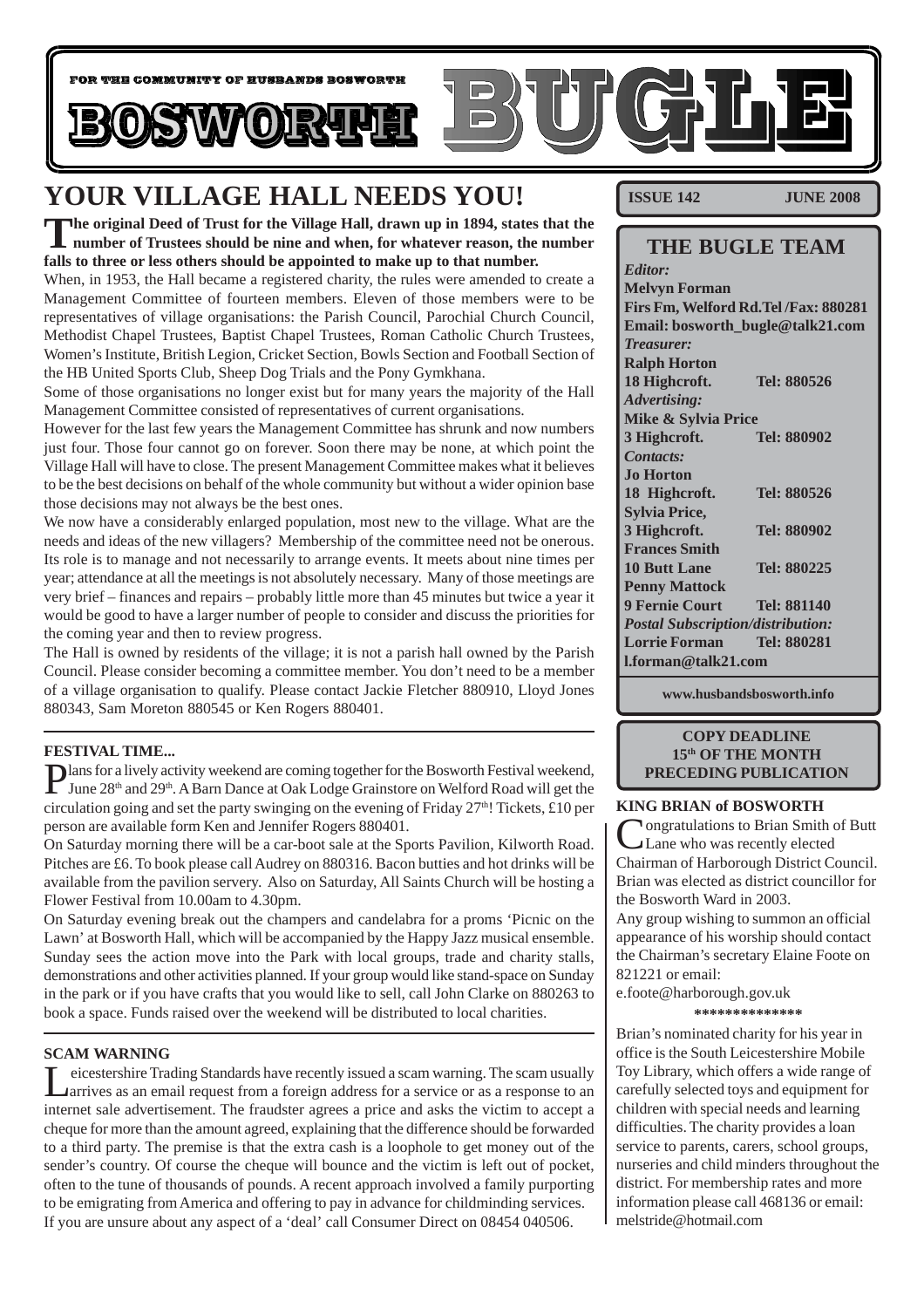### **POSTBAG**

### *From Richard Bird, Newnham near Daventry (formerly of HB)*

Thanks for another year of Bugling. It's got so big it's almost grown into a Trumpet!

#### *From Steven Price, Highcroft*

I would just like to give a big thanks to all those people who kindly supported the recent PH4SE (Phase 4) charity gig held at Sapcote Working Mens Club, raising funds for Breast Cancer Awareness. We raised a staggering £600 plus for the charity. For all those people who missed the opportunity to see us, we will shortly be releasing an E.P. (entitled "Sounds Like a Plan") and you can reserve your advance copy from Steven Price, 3 Highcroft, Husbands Bosworth (880902) The cost of the E.P. is £5 of which £2 will be donated to Breast Cancer Awareness. Many thanks to all those people who continue to support us.

#### *From the Playing Field Committee*

The facilities on the Playing Field, being some distance away from the built up areas of the village, have recently become a focus for anti-social behaviour. The tennis court complex has been the victim of sustained attacks by youngsters intent on destroying the perimeter fencing and under-age drinking in the shelter. Youngsters also congregate at the pavilion, which has become a target for graffiti and vandalism. In a recent incident three young village boys were seen breaking bottles on the veranda, leaving broken glass scattered around in the grass where it can't be easily cleared up. The consequences of injury, for sports people using the field or the youngsters themselves, could be serious. In an effort to curb this anti-social behaviour the Playing Field Committee is now considering installing CCTV to cover the pavilion area, the car park and the tennis courts.

### **LOCAL CRIME FILE**

**IFVOUHAVE INFORMATION ON ANY CRIMINAL ACTIVITY CALL MARKET HARBOROUGH POLICE on 0116 222 2222.**

**Countryside Watch Co-ordinator Henry Whatley Ext. 3875**

**Neighbourhood Watch Co-ordinator Marion Lewis 0116 2483871 NW Community Scheme No. 2123**

**Local Beat Team PC 1959 David Venables PC 500 Andy Smalley PCSO 6126 Tim Harwood PCSO 6636 Ray Wells Voicemail Service 0116 2485675**

**Rural & Countryside Liaison Officer PC 1010 Chris Hill**

**CRIMESTOPPERS FREEPHONE 0800 555111**

#### **COUNTRYSIDE WATCH ALERT**

**Market Harborough Countryside Watch co-ordinators are urging local farmers and stock keepers, especially those with buildings in remote areas, to be vigilant following a series of thefts of red diesel fuel, road derv and heating oil from isolated properties in the north Northamptonshire area.**

**Daventry police are keen to hear from anyone with information following the recent spate of thefts and would welcome reports of any strangers and vehicles seen in remote rural areas. Call Northants North Area rural beat team on 08453 700700.**

# **WATCH WORD**

*THE NEIGHBOURHOOD WATCH SCHEME WITHIN HUSBANDS BOSWORTH*

#### **LOCAL BEAT PRIORITIES**

The Market Harborough and Lutterworth Local Policing Unit has set out a list of priorities for neighbourhood policing activities for the early summer period. Consultation with the community has identified a number of issues that have caused local residents concern recently. As a result of increases in anti social behaviour in Lutterworth town centre, especially at weekends and in the evenings, the number and frequency of foot and mobile patrols will be increased. The unit is also seeking to increase consultation with the community to identify and target specific local issues and concerns, especially in the village communities. Police are also aiming to clamp down on under-age drinking in both the town centre and surrounding villages.

#### **S15 Lutterworth South Neighbourhood Beat priorities - Spring/Summer 2008**

Consultation with the community has identified the following priorities that we will be concentrating on over the coming months.

Reduce anti-social behaviour in Lutterworth town centre

!Increase consultation with the community to identify and target local issues and concerns

Reduce the impact of under-age drinking in both Lutterworth town centre and surrounding villages

**The** *Bugle* **acknowledges a kind donation towards our fighting fund from an 'Anonymous Gentleman and his Good Lady' of Bell Lane!**

#### **CAR KEY THEFTS**

A number of car key burglaries from vehicle keepers' homes have been reported in the area recently. Most of these crimes take place when the occupants are at home, usually in the late evening or overnight. This type of offence is becoming more common as vehicle security systems become more advanced. The criminals gain entry to the house via an insecure door or window. Residents are reminded to keep their properties secure both during the evening and overnight, even when at home. Take your keys upstairs when you go to bed or hide them in a location that would not be obvious to overnight thieves.

**Harborough & Lutterworth police would urge all livestock keepers to ensure that all their boundary hedges, fences and gates are secure at all times. Any road traffic accident that is caused by straying animals may lead to the owner being prosecuted if it can be shown that poor quality fencing or badly maintained hedging was contributory to the stock straying.**

#### **Northamptonshire West Police**

URGENT MESSAGE Please look out for a suspicious vehicle seen in the north Northants area, the occupants of which were thought to be looking for red diesel. The vehicle is a white Peugeot estate, registration L857 WPP. The occupants were two males in their late 20s, dark-haired, of stocky build and 5'10"- 6' tall. If seen, please report to the police on 0116 222 2222 immediately stating the location and direction of travel.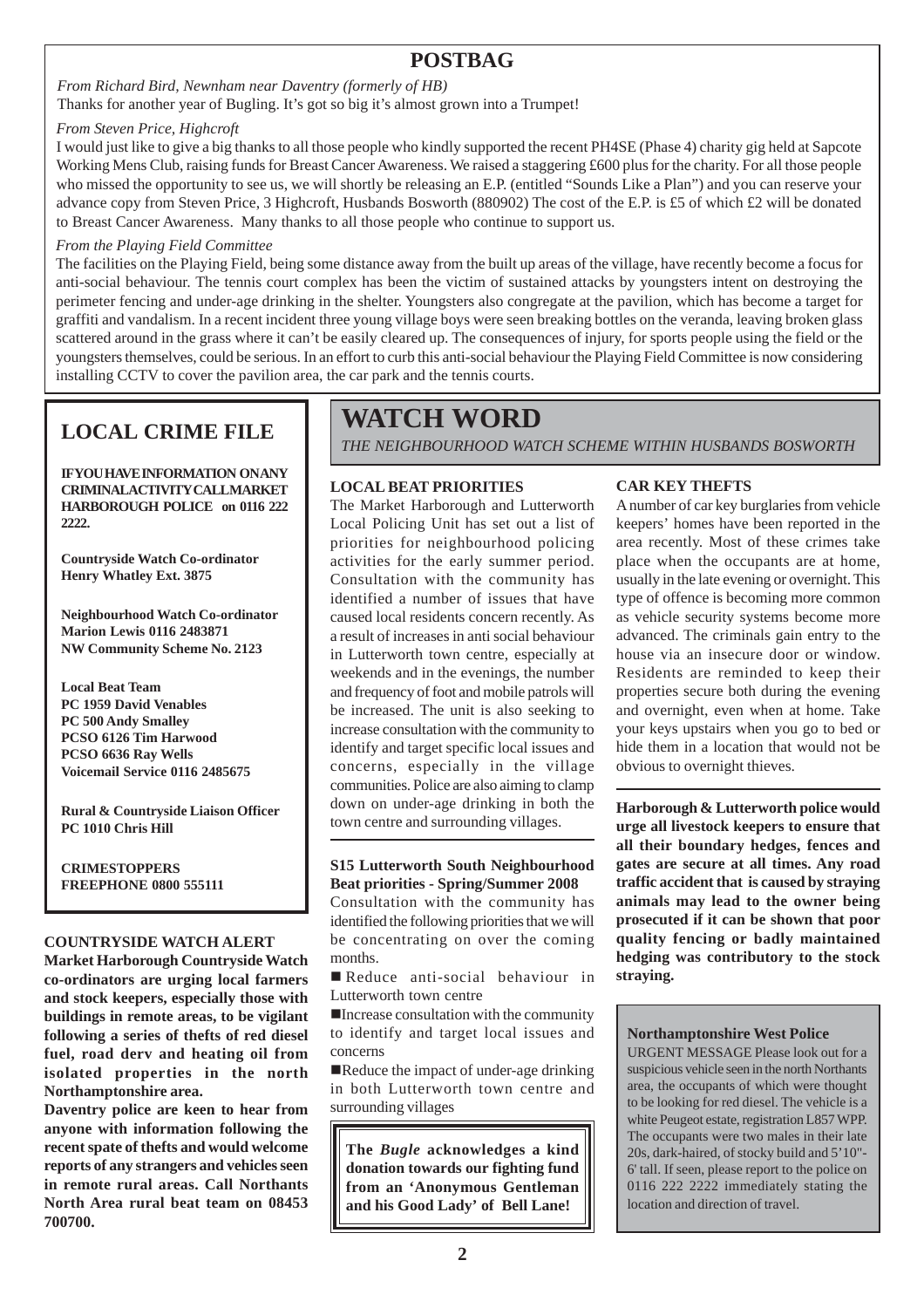### **BOSWORTH IN FOCUS** *A ROUND-UP OF HUSBANDS BOSWORTH NEWS*

#### **QUARRY LIAISON**

There will be a meeting of quarry managers and village representatives on Wednesday, June 11<sup>th</sup>. Villagers who have any concerns relating to the management or working practices of the Lafarge Quarry on Welford Road are asked to contact District Councillor Brian Smith prior to the meeting.

#### **SPORTING TYPES...**

**Are you sporty? Do you need information about local sporting groups? Harborough District Council, in partnership with Harborough Rubber company have produced a guide to sporting and activity groups operating in the local area.**

**A copy of the booklet is to be found in the Village Hall or by contacting the Sports Development Officer, Andrew Watson on 821289 or by e-mail at: a.watson@harborough.gov.uk**

#### **SITE PLANS**

Local civil engineering company, R K Plant is seeking permission to operate four goods vehicles and one trailer from premises at Old Barn Farm, Welford Road, Husbands Bosworth.

#### **HISTORICAL SOCIETY**

Members and friends are invited to the Historical Society's annual garden party, which will be held at Vine House, High Street on Sunday, June 22nd from 3.00pm. The event is always the highlight of the Society's social calendar so to enable the

provision of sufficient refreshments it would be helpful if those wishing to attend could call Isobel on 880081 to book in advance.

#### **LUNCHEON CLUB**

The next meeting of the village Luncheon Club will be on Wednesday, June 25<sup>th</sup> at Kilworth Springs Golf Club.

PLEASE NOTE the change of date - back to the original date! Diners are asked to meet in the bar at 12.30pm. The cost of the 2 course meal is £6.50 per person. To book your place please contact Janice on 880668.

#### **WINNING HAND...**

Whist drives are held in aid of All Saints Church funds on the first Monday of each month at Kilworth Springs Golf Club and on the last Friday of each month at Husbands Bosworth Village Hall, both at 2.00pm.

#### **DON'T FORGET...**

The Village Neighbourhood Watch forum will take place on Wednesday, June 18th 7.30pm Village Hall. Topics covered will include domestic crime and distraction burglary. There will be an open question time with local police representatives. **BOSWORTH BELLES** 

**An intimate night with the Enderby Wind Band** Saturday, July 12<sup>th</sup> 2008 7.30pm Market Harborough Theatre Tickets £5.00 For ticket enquiries please contact Greg on 07766797057 or e-mail windband@enderbybands.co.uk for further information *Editor's Note: Enderby Wind Band entertained us last year at the Bosworth Festival musical evening in the park.*

# **LOCAL NEWS IN BRIEF**

! Sainsbury's petrol filling station on Springfield Street, **Market Harborough** will be closed for refurbishment for two months from June 1st.

■ The Biffa waste site at Portly Ford, south of **Welford** on the A5199 is due to close next year. The area will be restored to agricultural, amenity and conservation use.

**Theddingworth** Open Gardens event will take place on Sunday, June 15<sup>th</sup> from 11.00am to 5.00pm. Refreshments will be served throughout the day. Entry by programme: Adults £3

! The waterways-based Mikron travelling theatre company will be performing live at the Foxton Locks Inn, **Foxton** on Sunday, June 1st at 7.30pm. The show, entitled 'Fairtrade -Reaping the Dividends', tells the story of the Co-operative Movement and is performed in Mikron's inimitable style of fast-paced mime and music.

■ Why not wander up the A5199 on Saturday, June 14<sup>th</sup> and enjoy **Bruntingthorpe** Garden Fête? There will be homemade refreshments, cake and produce stalls, tombola, raffle and Lutterworth Town Band will entertain. The event is held in the gardens of Bruntingthorpe House and opens at 2.00pm. Admission is £1 per person; accompanied children free.

■ The wind farm at **Burton Latimer** will be open to the public on Sunday, June 15<sup>th</sup> as part of the European Wind Day renewable energy initiative.

#### **SPORTS PAVILION AGM**

Tuesday, June 10<sup>th</sup>, 7.30pm in the Pavilion. Please come along and air your views and hear what happens at your Millennium Sports Pavilion.

Many of you supported the building financially so do come and take part in the meeting.

#### **PAVILION QUIZ**

Interlopers from Welford sneaked in and snatched the silverware at the recent Pavilion Quiz. In an enjoyable contest the Over the Border team beat our home-grown Walkers Team into second place, with 60s & 70s Team claiming the Booby Prize.

Many thanks to the Pavilion Committee and the Cricket Club members for organising the competition and to The Bell Inn for providing the fish and chip supper.

Over £300 was raised towards the sports pavilion running costs.

The June meeting of the Bosworth Belles will be on Wednesday, June 25<sup>th</sup> when the group will cycle to Gilmorton for a pub meal. Meet at The Green, Husbands Bosworth at 7.30pm. Those not able to cycle can meet at the pub. Call Debbie on 465434 for more details.

\*\*\*\*\*\*\*\*\*\*\*\*\*

Please note that there will be no meeting during July. The August meeting will be on Wednesday, August  $27<sup>th</sup>$  when the group will be given a guided tour of Uppingham followed by a pub meal.

#### **CHAIRMAN'S PLAYTIME...**

**Harborough District Council Chairman Brian Smith's chosen charity, the South Leicestershire Mobile Toy Library will be hosting a fund-raising coffee morning at the Harborough Theatre on Saturday, June 28th.**

*VILLAGE HALL BOOKINGS Jackie Fletcher 880910 CHURCH HALL BOOKINGS Janice Staples 880668 SPORTS PAVILION ENQUIRIES Audrey Marlow 880316*

#### *BUGLE* **CRACKER...**

What's round and extremely bad-tempered? *A vicious circle...*

**E-mail your favourite cracker jokes to the** *Bugle* **and we'll publish the worst ones!**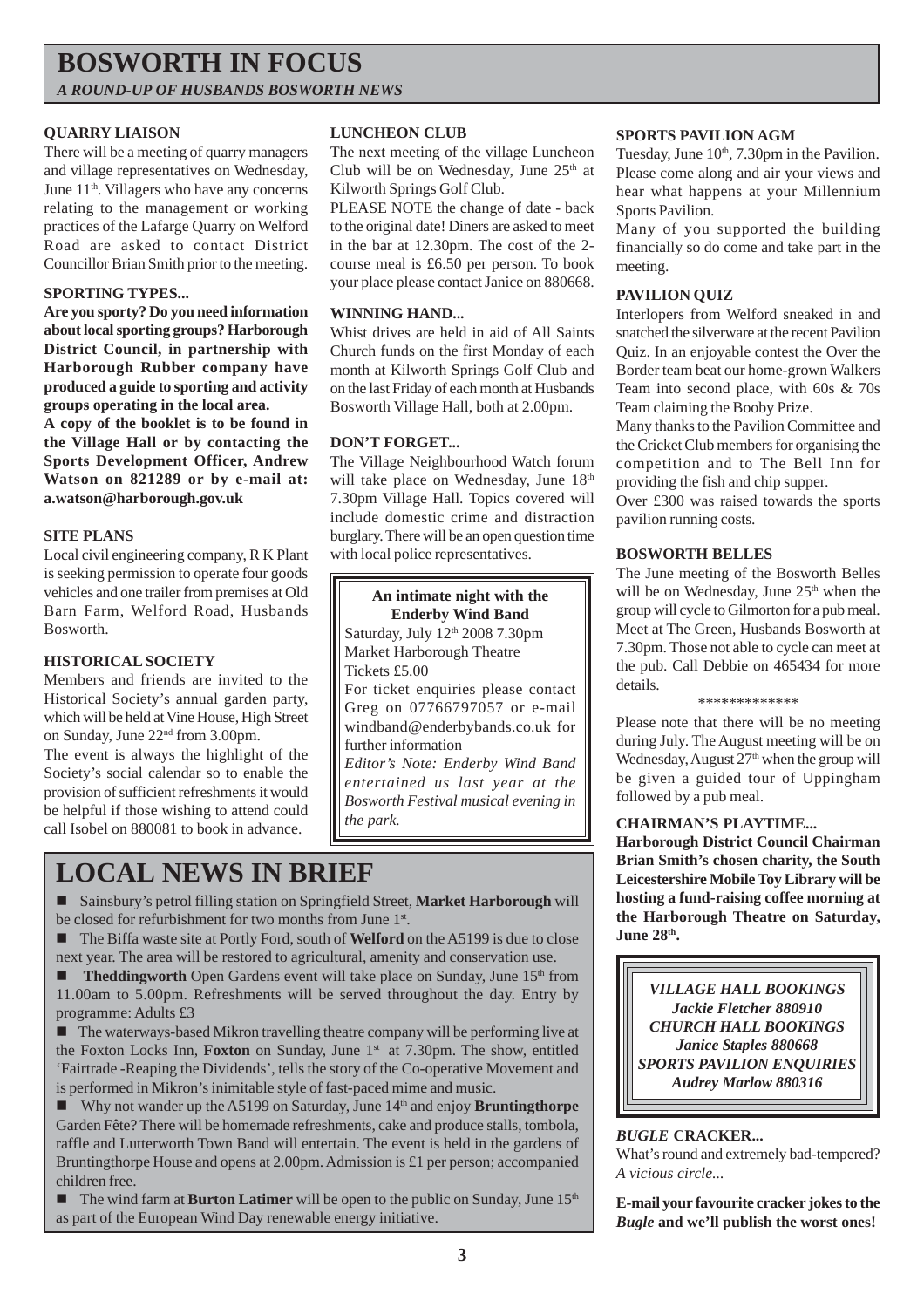# **SCHOOL REPORT**

### **SCHOOLS SWIMMING GALA** March 11<sup>th</sup> 2008

When we arrived at Market Harborough swimming baths our nerves were almost overwhelming us and we thought that we were late.

Gabrielle went first in the Year 5 Girl's Freestyle race and came second. Daniel was next and came first in a cracking Year 5 Boy's Freestyle. Next was Lauren; she bolted down the pool, but unfortunately she came fourth. Then came Max M. He had a faulty start so he came third. After that came Camen who shot down the pool coming in a whopping second place. Then there were many more amazing swimmers including Carter, Patrick, Candice, Dominic, Max D-H and Charlie Vicary.

In the end, overall, we came sixth out of seven. We all thought we should have got a better score, so we decided to blame it on the marks collector.

*Report by Max Meadows, Camen Green and Daniel Collins*

### **CROSS COUNTRY RUNNING.**

On February  $20<sup>th</sup>$  pupils from Bosworth School took part in the local area schools cross country race. The children had a great time. They all were amazing. These are the places they came:

| Dom Smith     | 30 <sup>th</sup>          | Matt Day    | 10 <sup>th</sup> |
|---------------|---------------------------|-------------|------------------|
| Candice Hall  | 2rd                       | Gabrielle   | 27 <sup>th</sup> |
| Rebecca B     | 2.5 <sup>th</sup>         | Max D-H     | 17 <sup>th</sup> |
| Steven L      | $\varDelta$ <sup>th</sup> | Rachael Day | 5Q <sup>th</sup> |
| Cristina Hall | 73 <sup>rd</sup>          |             |                  |

The top three runners managed to get through to run for South Leicestershire in the county cross country race at Rutland Water on the March 15<sup>th</sup>. *Report by Dominic Smith and Matthew Day*

**School Head, Carol McDermott, reports that the South Leicestershire team won the County Competition. This is the second time in three years that they have won overall, coming first in 2006 and second last year. Well done!**

### **THE SYD EAST FOOTBALL TOURNAMENT**

At the beginning of March the Bosworth team went to South Kilworth to compete in the Syd East football tournament. The 8 players were:

| Max Meadows                                                                                |                           | Goal Keeper       |  | Sean Scully  |  | Right Back        |
|--------------------------------------------------------------------------------------------|---------------------------|-------------------|--|--------------|--|-------------------|
| Stephen Leedham                                                                            |                           | Left Back         |  | Camen Green  |  | Right Midfield    |
| Patrick Sadd                                                                               | O                         | Left Midfield     |  | Carter Gill  |  | <i>Striker</i>    |
| Dominic Smith                                                                              |                           | <i>Substitute</i> |  | Candice Hall |  | <i>Substitute</i> |
| Scores on the day were as follows:                                                         |                           |                   |  |              |  |                   |
|                                                                                            | Bosworth 0 Great Bowden 0 |                   |  |              |  |                   |
| Bosworth 1 Swinford 1                                                                      |                           |                   |  |              |  |                   |
| Bosworth 1 Lubenham 0                                                                      |                           |                   |  |              |  |                   |
| $\mathbf{D}$ $\mathbf{A}$ $\mathbf{A}$ $\mathbf{C}$ $\mathbf{I}$ $\mathbf{A}$ $\mathbf{A}$ |                           |                   |  |              |  |                   |

Bosworth 0 Clipston 2

Bosworth 0 Welford 2

It was a great day out in the end, but it was a shame we only came fifth out of the 12 teams, just missing out on the semi-finals.

*Report by Patrick Sadd, Carter Gill and Max Dewing-Hall.*



**Stunning views overlooking Loch Snizort**

#### **ACTIVITY GROUPS 2008**

**All Saints Parochial Church Council** Contact: Peter Jones 880741 **Art Workshop** Contact: Ann Saxton 880971 **Badminton Club** Contact: Lorrie Forman 880281 **Bosworth Belles** Contact: Claire Smith 880655 **Bosworth Blokes** Contact: Ralph Horton 880526 **Conservative Association** Contact: Robert Maxwell 880361 **Craft Group** Contact: Margaret Bradley 880652 **Handbell Ringers** Contact: David Staples 880668 **Historical Society** Contact: Isobel Pepperill 880081 **1st Kilworth Scouts/Beaver unit** Contact: Andrew Lambert 880922 **Playing Field Committee** Contact: Jennifer Rogers 880401 **Royal British Legion** Contact: Robert Maxwell 880361 **Short Mat Bowls** Contact: Frank Thorp 880003 **Tennis Club** Contact: Hilda Whitehurst 880737 **Tower Bell Ringers** Contact: Geoff Armitage 880066

### **SCHOOL LOG**

**The School has had some interesting visits recently, including various exotic insects in the guise of the Creepy Crawly Roadshow including a Madagascan cockroach and a tarantula.**

**On June 11th we shall be having our annual Sports Day and on July 6th we will be holding our Summer Fayre. Anybody from the village interested in being involved or having a stall should contact either Kenny Andersen Chair of FOBS or the school office. Everybody will be most welcome.**

### **DON'T FORGET**

**THE SAFARI SUPPER** Saturday, June  $14<sup>th</sup>$ . £15 per person, usual format. Call Kenny on 880705 to book.

# COMPLETE CAR CARE

Accident repair specialist Bodywork, dent, scratch and stone-chip repair Servicing, alloy refurbishment, welding MoT repair Valeting, full body polish Parking sensors, handling kits, etc. fitted Call Ben on 07710 024070 Based at Unit 2, Pebble Hall Farm between Husbands Bosworth and Theddingworth

............

Ė É Ė É ī Ľ Ű. Ē. Ē. F É  $\blacksquare$ Ė É Ė Ė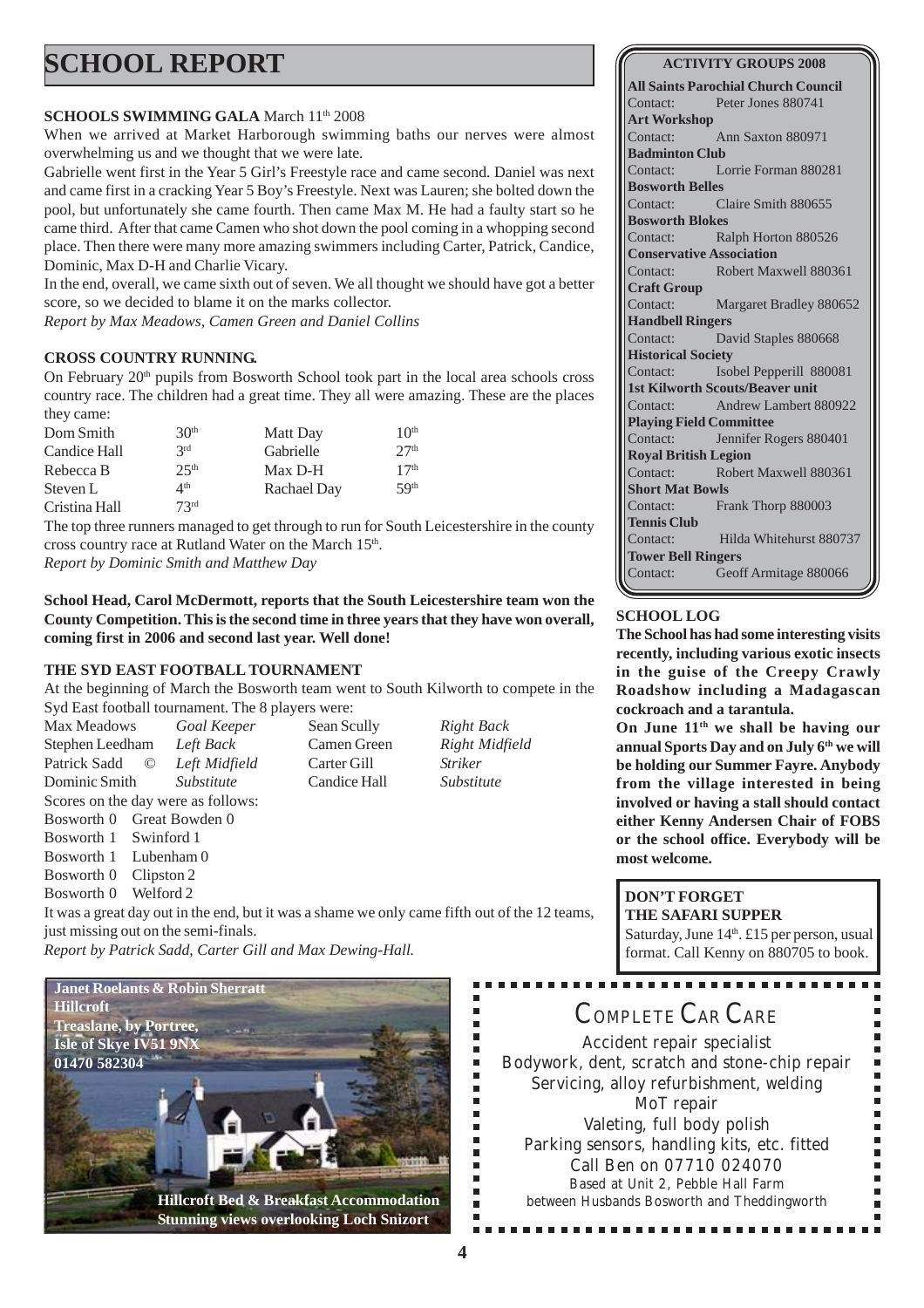#### **TRADE DIRECTORY 2008**

**Begley Plumbing & Heating** Plumbing & heating engineer. Contact: Frank Begley 880541 **Gordon Begley** Building & roofing contractor. Contact: Gordon Begley 880028 **Begley's Windows & Conservatories** Bespoke joinery contractors Contact: Robert Begley 880671 **Gary Bennett Painter & Decorator** Contact: Gary Bennett 880285 **Croft Farm Bed & Breakfast** Contact: Jane Smith 880679 **Diane Hall** Beauty therapist, facials, pedicures, manicures & waxing. Contact: Diane Hall 880567 **Languard Ltd.** Weed control, fumigation and thermal insulation. Contact: Will Kay 880898 **Mike Price Heating Engineer** Oil-fired boiler servicing & repair Contact: Mike Price 880902 **Paul Bolton School of Motoring** Expert driving instruction Contact: Paul Bolton 880115 **TO ADVERTISE HERE Email Mike at: hiprice@btinternet.com or phone 880902**



#### **TENNIS CLUB**

It was encouraging that several new members joined the club at the recent enrolment evening and we hope they will enjoy playing.

Those who did not enrol but wish to play please take your enrolment fee to a committee member or enrol at the AGM in the Pavilion on June  $4<sup>th</sup>$ .

We are very disappointed to find that vandals have yet again been at work. We are lucky to have this facility in the village. Please use it - don't abuse it, or it will disappear.

See you all at the AGM – if you feel you can contribute by joining our small informal committee please let us know. Membership available from:

Mike Pennington 880455, Alan Lister 881391, Jennifer Rogers 880401 or Hilda Whitehurst 880737.

#### **FESTIVAL FEVER...**

All Saints Church will be holding a Flower Festival on the theme of the "Celebration of Summer" on Saturday, June 28<sup>th</sup> to raise funds for the continued maintenance of the church. Admission is free but donations would be welcome. Refreshments will be available throughout the day.

If anyone would like to help with refreshments please contact Lorrie 880281, Di 880741, Janice 880668 or Penny 881140. \*\*\*\*\*\*\*\*\*\*\*\*\*\*

On Sunday June  $29<sup>th</sup>$  the church will be running three stalls at the Festival in the Park. Donations of tombola prizes, plants or cakes for the stalls, or any offers of help, would be most welcome.

Contact numbers as above.



### **BARN DANCE**

Following the tremendous success of last year's Barn Dance, another is arranged as part of the Bosworth Festival Weekend on Friday, June  $27<sup>th</sup>$ , from 7.30pm to 11.00pm Details are the same as last year. The venue is Oak Lodge Grain Store on Welford Road (by kind permission of FJ Garner and Sons). Tickets are £10 for adults, children £6. Admission includes refreshments from the BBQ.There will also be a bar and raffle.

#### **Bring your own chair.**

Proceeds of the evening are for the Village Hall which is facing large bills for the updating of the electrical system.

Numbers will be restricted to about 150 so please get your tickets in advance from one of the contacts below.

Jackie Fletcher 880910, Sam Moreton 880545 or Ken Rogers 880401

#### **TRAFFIC ACTION**

Bosworth's Traffic Action Group is seeking new and enthusiastic members to continue its valuable work. TAG is the village's voice on traffic issues, and campaigns for better recognition of our unique position at the crossroads of two major arterial routes.

In the past the group, with the support of the Parish Council, has been successful in persuading the highways authority to install extra road markings and improved road signing in the village. Members also closely monitor local HGV activities and add their support to other local traffic groups over issues that affect the villages on the A5199 and the A4304.

The group meets informally and reports back to the Parish Council. For more information please contact Heather O'Connor on 880165.

### **MOBILE LIBRARY**

**HUSBANDS BOSWORTH VILLAGE** *ALTERNATE TUESDAYS (See DIARY DATES)* **STOPS & TIMES 2008**

School, Welford Road: 2.00pm - 3.00pm Berridges Lane: 3.05pm - 3.30pm Church Street: 3.35pm - 4.00pm

### NORTH KILWORTH WHARF BOAT SERVICES Station Road, North Kilworth

Lutterworth LE17 6JB *Stockists of Calorgas, household fuels & red diesel Local delivery* Call John & Jane Pugh Tel: 01858 881723 Mobile: 07967 087290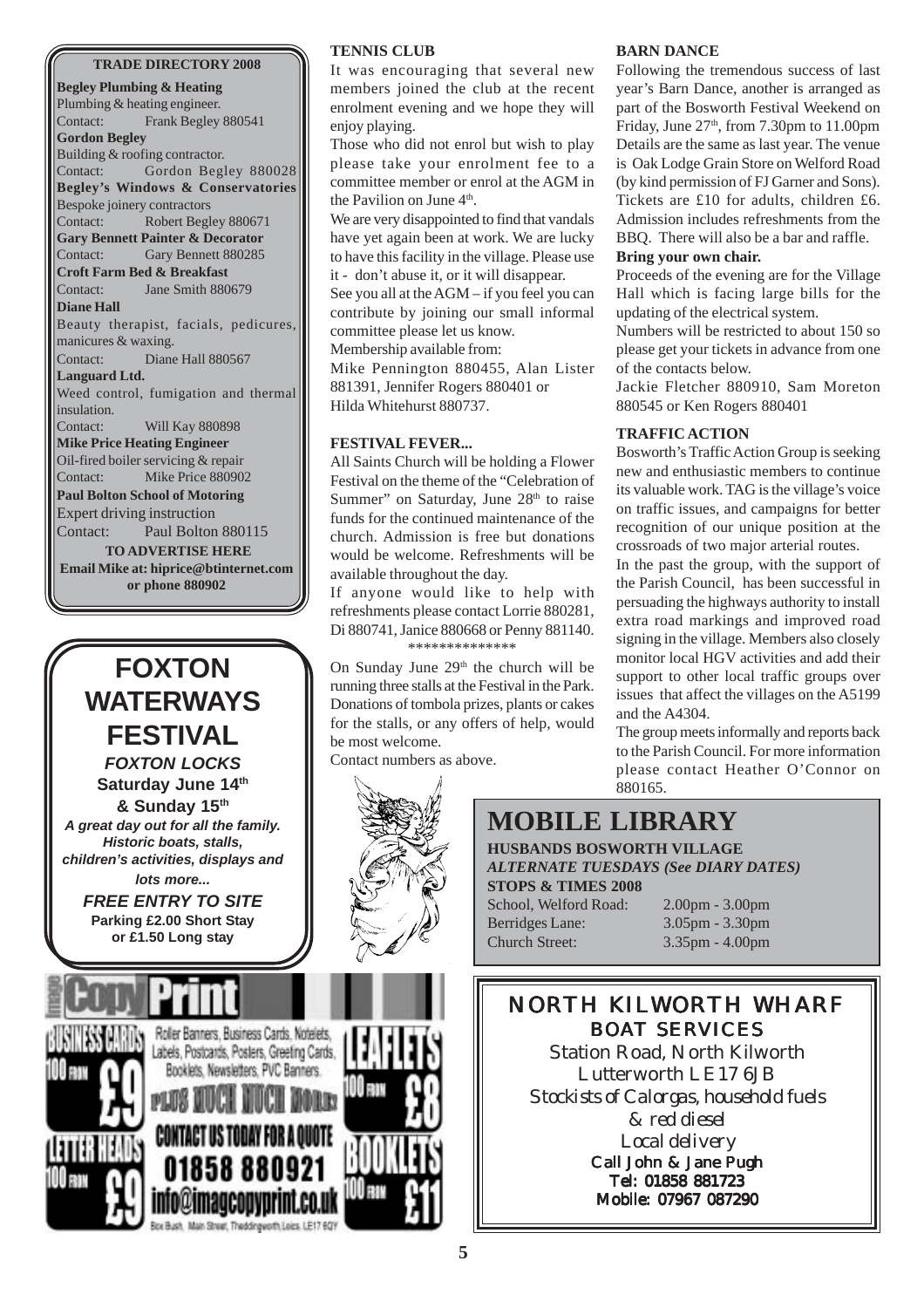### **PARISH COUNCIL NEWS**

#### **Report of the Parish Council Annual General Meeting held on Tues., May 6th 2008**

Five Council members, District Councillor Brian Smith, and 1 member of the public present. *Before the meeting commenced the Chairman was asked to read out a letter written by Mr. Lloyd Jones concerning the work within the community of the late Mrs. Beryl Jones. Council discussed this matter at length.*

#### **ELECTION OF CHAIR**

Nominations were called and Mrs. Day was re-elected to the post and took the chair.

**ELECTION OF VICE-CHAIR**

Mr. Fletcher was nominated and re-elected to the post.

**ELECTION OF LAPC REPRESENTATIVE**

Although no meetings had apparently been held during the past year it was agreed that Council should be represented and Mr. Forman agreed to carry on in the position.

#### **ELECTION OF SPORTS PAVILION REPRESENTATIVES**

Mr. Fletcher and Mr. Forman agreed to carry on as representatives of the Parish Council.

**ELECTION OF REPRESENTATIVES TO THE BOSWORTH CHARITIES COMMITTEE** Mrs. O'Connor and Mr. Armitage were happy to remain as Council representatives.

\*\*\*\*\*\*\*\*\*\*\*\*\*\*\*

#### Report of the Parish Council Meeting held on Tuesday, May 6<sup>th</sup> following the Annual General **Meeting.**

The Minutes, having been previously circulated, were approved and signed.

#### **CEMETERY**

•Council heard that a local contractor had been asked to dig a small trial pit in the cemetery extension to establish the normal ground-water level. This would be done in the summer.

•It was agreed to obtain quotes for repainting the roadside railings.

#### **PLAYING FIELD**

•Council noted that the pathway for less-able visitors to the Play Area had been laid satisfactorily and a quotation had been obtained for the construction of a ramp at the road entrance.

•Council is seeking quotations for improvements to the car park and surrounding areas at the sports pavilion. It is proposed to erect fencing and access gates between the car park and the field areas.

#### **ALLOTMENTS**

•Council heard that all allotment plots were now taken and a waiting list had been established.

#### **TRAFFIC ISSUES**

Due to members leaving the group, the Traffic Action Group was now seeking new members. Incidents of obstructive parking in Church Street, Butt Lane and Berridges Lane were noted and the problem was to be brought to the attention of the local police beat team.

#### **NEIGHBOURHOOD WATCH**

A Neighbourhood Watch forum meeting is arranged for Wednesday, June 18<sup>th</sup> in the Village Hall. The meeting is open to all, to enable discussion on any aspect of community policing, and will be followed by a Neighbourhood Watch village co-ordinators' meeting.

#### **ACCOUNTS**

Accounts were presented and approved by Council.

#### **CORRESPONDENCE**

•Further developments in the matter of the social housing questionnaire were discussed. The Rural Housing Enabler would be invited to outline his proposals at the next meeting.

#### **PLANNING MATTERS**

•Council members discussed proposals for extensions and alterations to the rear of 5 Green Lane.

•Members noted a continued lack of progress in the development of the High Street Garage site.

There were no other planning matters outstanding.

#### **ANY OTHER BUSINESS**

•Members discussed the possibility of siting two old village cheese-press stones, presently stored at Mr. Garner's farm, on The Old Green as part of the enhancement of the area. The site of the old bench was suggested as suitable.

•Standing water on Welford Road opposite the quarry entrance was noted and Clerk was asked to bring this to the attention of Highways. •The poor state of the footways and carriageway in Hunters Close was discussed. Council agreed to contact the developer in the first instance. **NEXT MEETING**

*The next meeting of the Parish Council will be on Tuesday, June 3rd 2008 in the Committee Room of the Village Hall.*



### **LOCAL OFFICERS**

#### **Husbands Bosworth Parish Council: Councillors**

Patricia Day 880748 (Chair) William Fletcher 880910 Melvyn Forman 880281 Geoffrey Armitage 880066 Heather O'Connor 880165 Susan Fisher 880026

#### **Parish Clerk**

Jackie Fletcher, 13 School Lane, H.B. LE17 6JU Tel: 880910

**District Councillor**

Brian Smith 10 Butt Lane, H.B. LE17 6LN Tel: 880021 Email: b.smith@harborough.gov.uk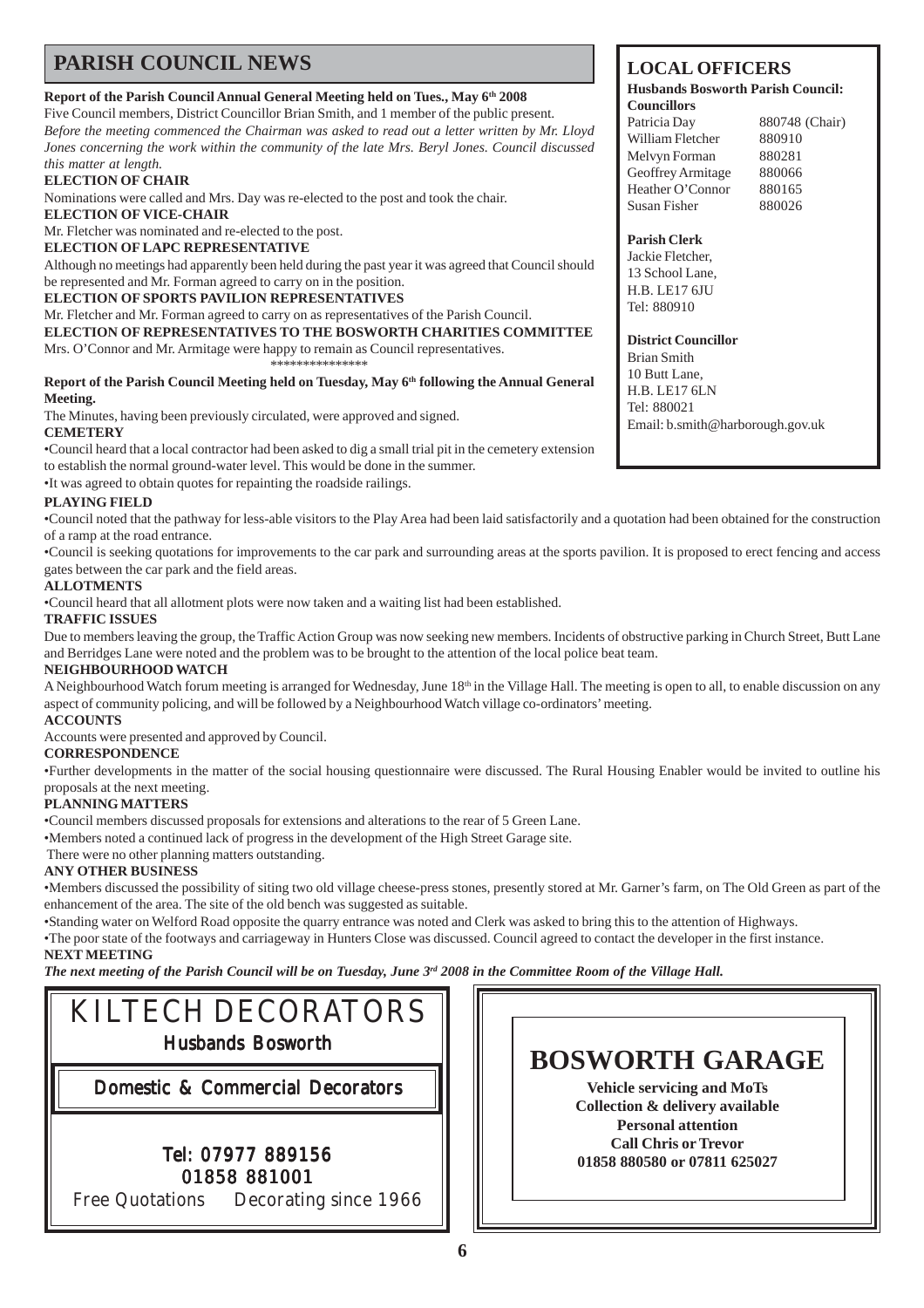#### **CHILDREN'S SUMMER HOLIDAY CLUB WEEK**

The children's holiday club this year will be a joint venture with Lutterworth's Avon-Swift Group. The club, for 5 to 11 year olds, will take place daily from Monday, July  $21^{st}$  until Friday, July 25<sup>th</sup>, from 9.30am to 12.00noon at St. Andrew's Church School, North Kilworth. The week will close on Sunday, July 27<sup>th</sup> with an open-air Service and Picnic on the Millennium Green, North Kilworth, weather permitting.

Champion's Challenge is based on a Sports Theme, so whether you are a swimmer, footballer, rugby player, hockey player, golfer, tennis, darts or bowls enthusiast, join the team, wearing your favourite sports kit and learn all about Jesus and His Squad!

All children must be registered. Forms will be distributed through the local schools by the end of May and should be returned to Mrs. J. Immins, The Bungalow, Pincet Lane, North Kilworth, Lutterworth. LE17 6NG. E-mail: immins@kilw1234.fsnet.co.uk by Monday, June 30<sup>th</sup>. Spare Registration Forms will be available from Mrs. J. Immins 880941, Canon Jane Curtis 01455 552119 and Rev. Alison Hampton, 880351.

#### **SING ALONG...**

Come and sing your favourite hymn on Sunday, June  $29<sup>th</sup>$  at a special Songs Of Praise service in All Saints Church! The service starts at 6.30pm. If you have any suggestions of what you would like to sing please let Revd. Alison know on 880351 as soon as possible.

#### **BYGONE BOSWORTH**

The Historical Society's periodical journal

#### **Villagers wait for water**

In the autumn of 1947 the village was suffering from a serious water shortage as the wells ran dry following an exceptionally long, dry summer.

The district council undertook to supply the village with water drawn from a supply at Kibworth and a water cart visited Bosworth on three days of the week. The streets were lined with every water carrying receptacle imaginable, awaiting the arrival of the cart, and "the bringing in of the full receptacles has become as much a part of their household duties as fetching the groceries or doing the washing".

#### **METHODIST CREAM TEAS**

----------

П

Methodist Church members will be hosting their annual Strawberry Teas on Saturday June  $14<sup>th</sup>$  from 3.00pm to 4.30 pm. This year the event is to be held at 10 Highcroft, Husbands Bosworth, the home of Gordon and Jackie Herbert. We invite you to join with us.

# **METHODIST CHURCH**

**Coffee Morning Wednesday, June 25th 10.00am-12.00.** at the home of Lloyd Jones, 12, Butt Lane. Visitors always welcome.

### **ALL SAINTS FLOWER ROTA Altar:**

*June 8, 15 - Pat Woodbine, June 22, 29 - Ann Saxton*

**Children's Corner:** *June 8, 15 - Heather O'Connor June 22, 29 - Julie Dean*

**Call Penny Mattock on 881140 if you would like to join the Church Flower Rota.**

#### **ALL SAINTS COFFEE MORNING**

All Saints Church members will be hosting a Coffee Morning on Wednesday, June 4<sup>th</sup> from 9.45am to 11.30am with a Bring & Buy stall. Everyone is welcome to come along and catch up on local gossip. Weather permitting we will be enjoying the sunshine outside!

Ш

П П П П П П П П П П ш

------

### #CHURCH SERVICES #

## **All Saints Parish Church**

#### **JUNE**

- **1 6.30pm Evensong**
- **8 8.30am Holy Communion**
- **15 10.30am Benefice Service at Mowsley**
- **22 10.30am Family Communion**
- **29 6.00pm Songs of Praise**

*Short Communion every Wed. at 9.15am*

**Churchwardens: Peter Jones 880741 James Avery 880164 Vicar:**

**Rev. Alison Hampton 880351**

### **Methodist Church**

- **1 Join with All Saints**
- **8 Miss E Bromley**
- **15 Mr J Pearse**
- **22 Rev. B Kennard (Communion)**
- **29 Mrs J Gaffney**

**Services every Sunday 6.30pm. All Welcome**

**Contacts: Rev. Brian Kennard 462889 Senior Church Steward: Mr. A Lloyd Jones 880343**

### **St Mary's Roman Catholic Church**

**Services every Sunday 8.30am. Contact: Robert Constable-Maxwell 880361**

DIANE E. HALL Beauty Therapist CIBTAC ITEC CIDESCO qualified Full range of luxury treatments in tranquil surroundings Facials, body treatments, manicure, pedicure, waxing, tanning *Stockist of Susan Molyneux products* Brochures and Gift Vouchers available Tel: 01858 880567 or 07732 571714

TO ADVERTISE HERE COSTS JUST £6 PER MONTH THE *BUGLE* IS DELIVERED FREE TO EVERY HOUSEHOLD IN THE PARISH AND REACHES PLACES OTHER PUBLICATIONS CAN'T REACH! Call Mike or Sylvia on 880902 or email: hiprice@btinternet.com